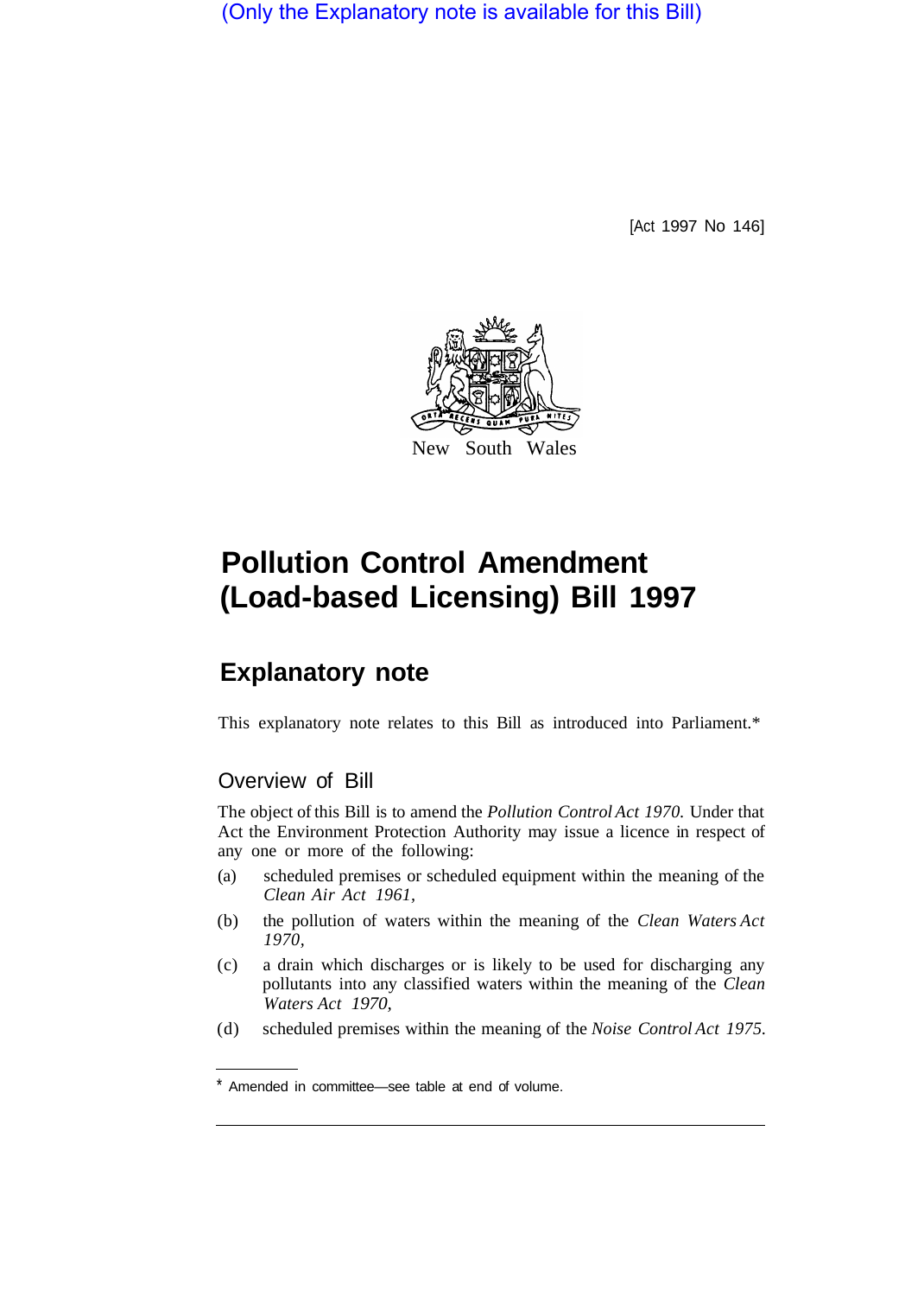Pollution Control Amendment (Load-based Licensing) Bill 1997 [Act 1997 No 146]

Explanatory note

The amendments made by the Bill will enable the introduction of a new basis for calculating licence fees under the *Pollution Control Act 1970,* the details of which are proposed to be included in regulations made under that Act.

Current licence fees are generally based on the type and scale of the activity in respect of which the licence is issued. The amendments made by the Bill will enable the introduction of a load-based fee structure based on the quantity or harm caused by emissions from the activity as well as the regulation of various matters related to the load-based fee structure.

The Bill also makes associated amendments to the *Waste Minimisation and Management Act 1995.* 

#### Outline of provisions

**Clause 1** sets out the name (also called the short title) of the proposed Act.

**Clause 2** provides for the commencement of the proposed Act on a day or days to be appointed by proclamation.

**Clause 3** is **a** formal provision giving effect to the amendments to the *Pollution Control Act 1970* set out in Schedule 1.

**Clause** 4 is a formal provision giving effect to the amendments to the *Waste Minimisation and Management Act I995* set out in Schedule 2.

#### **Schedule 1 Amendment of Pollution Control Act 1970**

**Schedule l [1]** and **[6]** will enable licence applications, and applications for pollution control approvals, to be made in accordance with the form determined by the Environment Protection Authority rather than the form prescribed by the regulations.

**Schedule 1 [3]** will enable the regulations to provide a common licensing period for all licences.

**Schedule 1 [4]** will enable the making of regulations to implement and administer the load-based scheme. Regulations may be made with respect to a range of matters, including:

- the types and structure of fees
- the factors to be taken into consideration in calculating the amount of a fee

Explanatory note page 2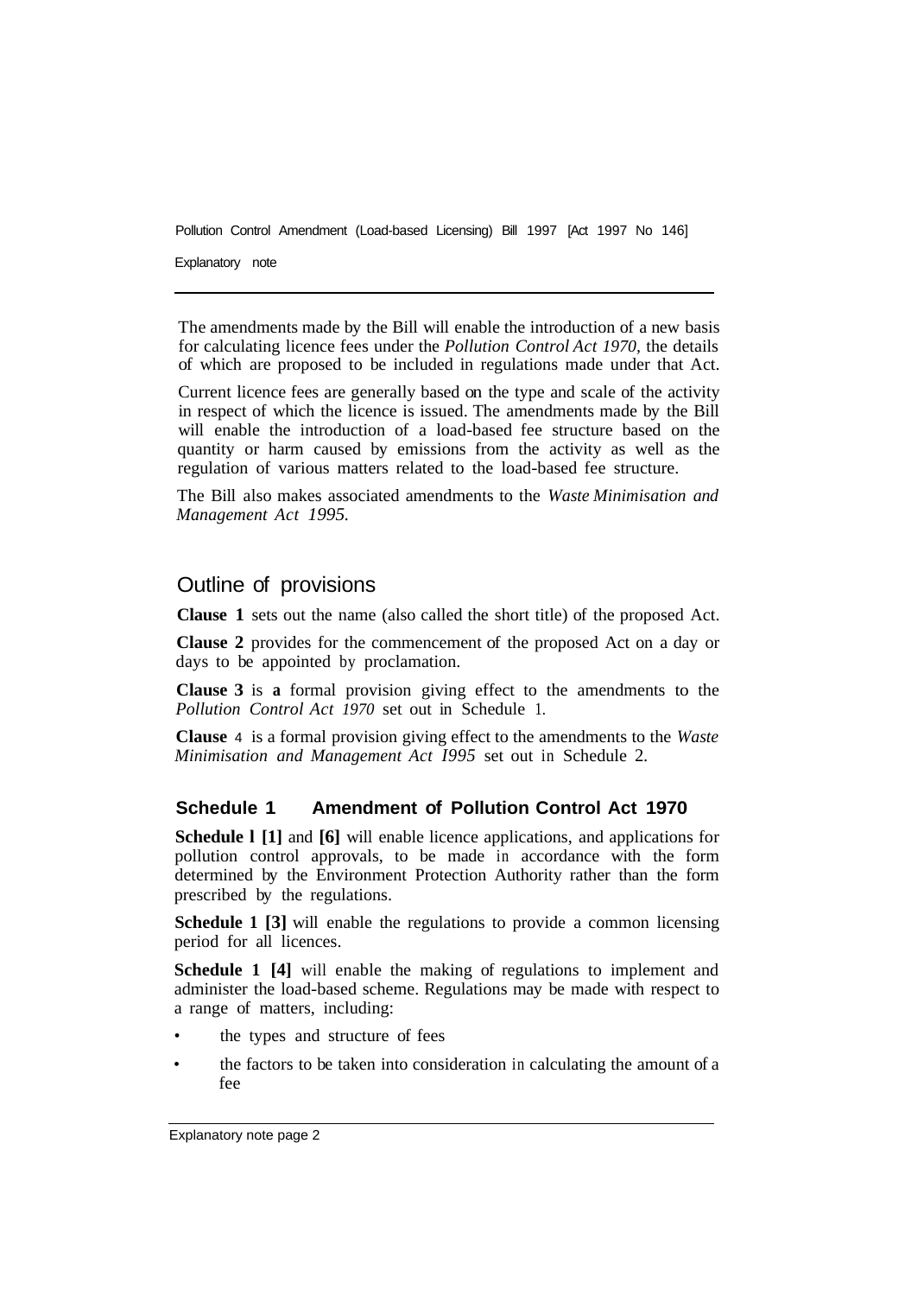Pollution Control Amendment (Load-based Licensing) Bill 1997 [Act 1997 No 146]

Explanatory note

- the provision of economic incentives to licensees to avoid or reduce harm to the environment from their activities
- the payment and recovery of fees
- the refund and waiver of fees
- the introduction of discount schemes and rebate schemes.

**Schedule 1 [2]** makes a consequential amendment.

**Schedule 1 [5]** will enable the Authority, through the imposition of licence conditions, to require the provision and certification of particulars from licensees, or persons approved by the Authority, relating to the calculation and verification of licence fees. **Schedule 1 [7]** provides that the approval of a person by the Authority in relation to a licence, a pollution control approval or a licence under the *Waste Minimisation and Management Act 1995* will serve as a composite approval for all of those licences and approvals, unless the Authority otherwise determines. **Schedule l [10]** will permit certificate evidence to be given on behalf of the Authority as to whether a person is, or was at a particular time, an approved person.

**Schedule 1 [8]** will make it an offence for the holder of a licence or a pollution control approval, or an approved person, to supply to the Authority particulars that are false or misleading in a material respect,

**Schedule 1 [9]** will enable the Authority, or a person authorised by the Authority, to require a licensee (or former licensee) to produce information relevant to the calculation of a licence fee.

**Schedule 1 [11]** will enable the making of regulations of a savings or transitional nature relating to the introduction of the load-based scheme.

#### **Schedule 2 Amendment of Waste Minimisation and Management Act 1995**

The amendments made by Schedule 2 mirror the amendments made to the *Pollution Control Act 1970* by Schedule 1 in respect of:

- the use of forms approved by the Authority for licence applications
- the power of the Authority to refuse a licence application if a licence fee is unpaid
- the provision of a common licensing period for all licences